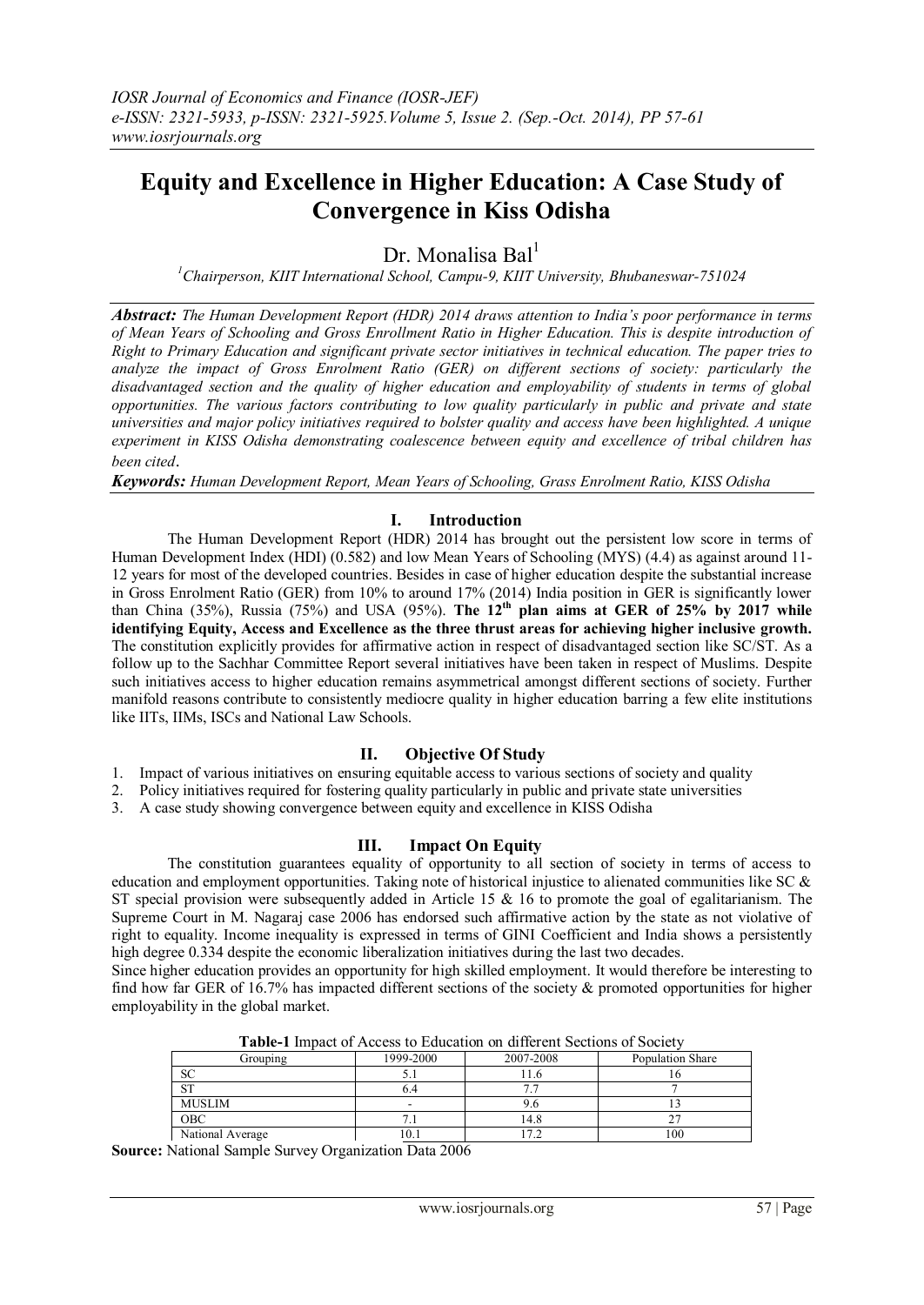It would thus be seen from Table-1 that while there has been considerable improvement in access to education; the SC, ST & Muslims do not have access to higher education commensurate with their population share. However, the Muslims, seem to be significantly lagging behind in terms of their representation in higher education despite implementation of Maulana Azad Fellowship Scheme and increase of the MAEF corpus to Rs.910 Crore during 13-14 as a follow-up to the Sachhar Committee Report (2006).

Interestingly different regions of India present a different picture in terms of access to higher education. Southern States lead the pack; while apathy rules the roost in Central and North-Central India as the Table-2 would reveal.

| <b>TADIC 2</b> TWOOD to THEIN EQUORITOR. HINT INCLUDE |        |         |            |                    |  |  |
|-------------------------------------------------------|--------|---------|------------|--------------------|--|--|
| Region                                                | SC/STs | Muslims | Hindus OBC | Hindus Upper Level |  |  |
| South                                                 |        |         |            |                    |  |  |
| North                                                 |        |         |            |                    |  |  |
| North-Central                                         |        |         |            |                    |  |  |
| Central                                               |        |         |            |                    |  |  |
| Western                                               |        |         |            |                    |  |  |
| North-Eastern                                         |        |         |            |                    |  |  |

**Table 2** Access to Higher Education: Inter Region

**Source:** National Sample Survey Organization Data 2006

#### **IV. Impact On Quality**

Knowledge is the driving force in the rapidly changing globalized economy and society. The emergence of India as a knowledge-based service driven economy has made its human capital its major strength and opportunity for growth. According to a report by ICRIER, New Delhi, India is home to the world"s largest pool of scientific and knowledge workers and produces 400,000 engineers per year while the US produces 60,000. According to the same report, in August 2006 India filed 1312 patent applications second only to the United States. This indicates that on the science and technology side, India has built up the largest stock of scientists, engineers and technician. In order to sustain these positive trends and an economic growth rate of 7%, a venture Intelligence calculates that India"s higher education gross enrollment ratio (GER) would need to increase from 12 to 20 percent by 2014.

According to a recent government report  $2/3^{rd}$  of India's college and universities are below standards. Further the previous HRD Minister had assessed that we will need 800 new universities and 40000 new colleges to meet the aim of 30% GER by 2030. Such a massive expansion would need to have significant private sector initiatives. Besides to ensure quality foreign universities of repute would need to be invited to either set independent operations or collaborate with existing Indian universities. The initiative taken by the present government to set up 5 more IITs and IIMs is therefore eminently welcome.

The best of global practices reveals that research teaching and industry needs have to be sync. Unfortunately in India this troika has rarely synergized reflective the lamentable trends in industry university interaction and publication in reputed journals as the following Table-3 will reveal.

| Tabit o Ludeanon Deciol. I doncation Trends                                                                                                                                                                                                                                                                            |        |                  |        |                  |        |                  |
|------------------------------------------------------------------------------------------------------------------------------------------------------------------------------------------------------------------------------------------------------------------------------------------------------------------------|--------|------------------|--------|------------------|--------|------------------|
| Year                                                                                                                                                                                                                                                                                                                   | India  |                  | China  |                  | JSA    |                  |
|                                                                                                                                                                                                                                                                                                                        | Public | Highly Cited Art | Public | Highly Cited Art | Public | Highly Cited Art |
| 2001                                                                                                                                                                                                                                                                                                                   | 5522   | 103              | 25730  | 74               | 150817 | 2894             |
| 2011                                                                                                                                                                                                                                                                                                                   | 36456  |                  | 22672  | 980              | 184253 | 3137             |
| $\mathbf{V}$ $\mathbf{V}'$ and $\mathbf{V}'$ and $\mathbf{V}'$ and $\mathbf{V}'$ and $\mathbf{V}'$ and $\mathbf{V}'$ and $\mathbf{V}'$ and $\mathbf{V}'$ and $\mathbf{V}'$ and $\mathbf{V}'$ and $\mathbf{V}'$ and $\mathbf{V}'$ and $\mathbf{V}'$ and $\mathbf{V}'$ and $\mathbf{V}'$ and $\mathbf{V}'$ and $\mathbf$ |        |                  |        |                  |        |                  |

**Table 3** Education Sector: Publication Trends

**Source:** YuXie Chunni Zhang et al at National Academy of Sciences, 2014

One related issue is the policy approach of the government; whether to foster only the elite academic institutions like IITs, IIMs and IISC or to broad base allocation to state universities in a massive way. China and Russia have adopted the elitist route, i.e. to promote a few select universities to improve their position in the Global Pecking Order.

It would be in the fitness of things to bring out that Total Factor Productivity (TFP) as brought out by Robert Solow is the key factor for the phenomenon growth of countries like USA after the Second World War. TFP can be defined as  $Y = A^* (K^{\beta*} L^{\alpha})$  where a Y refers to National Income, A to the level of technology and Scale, K & L as Capital and Labour and  $\beta \& \alpha$  as respective factor intensity. For India to be a major global manufacturing hub and contributor to the services sector globally the quality of labour in terms of skill dissemination, quality of education becomes critical.

## **V. Major Areas For Policy Re-Orientation**

## **(a) FDI in Higher Education**

Suhag and Rani (2013) have brought out that FDI in higher education will bring in quality programmes from foreign universities of repute and will improve market orientation. Given the fact that only around Rs.2051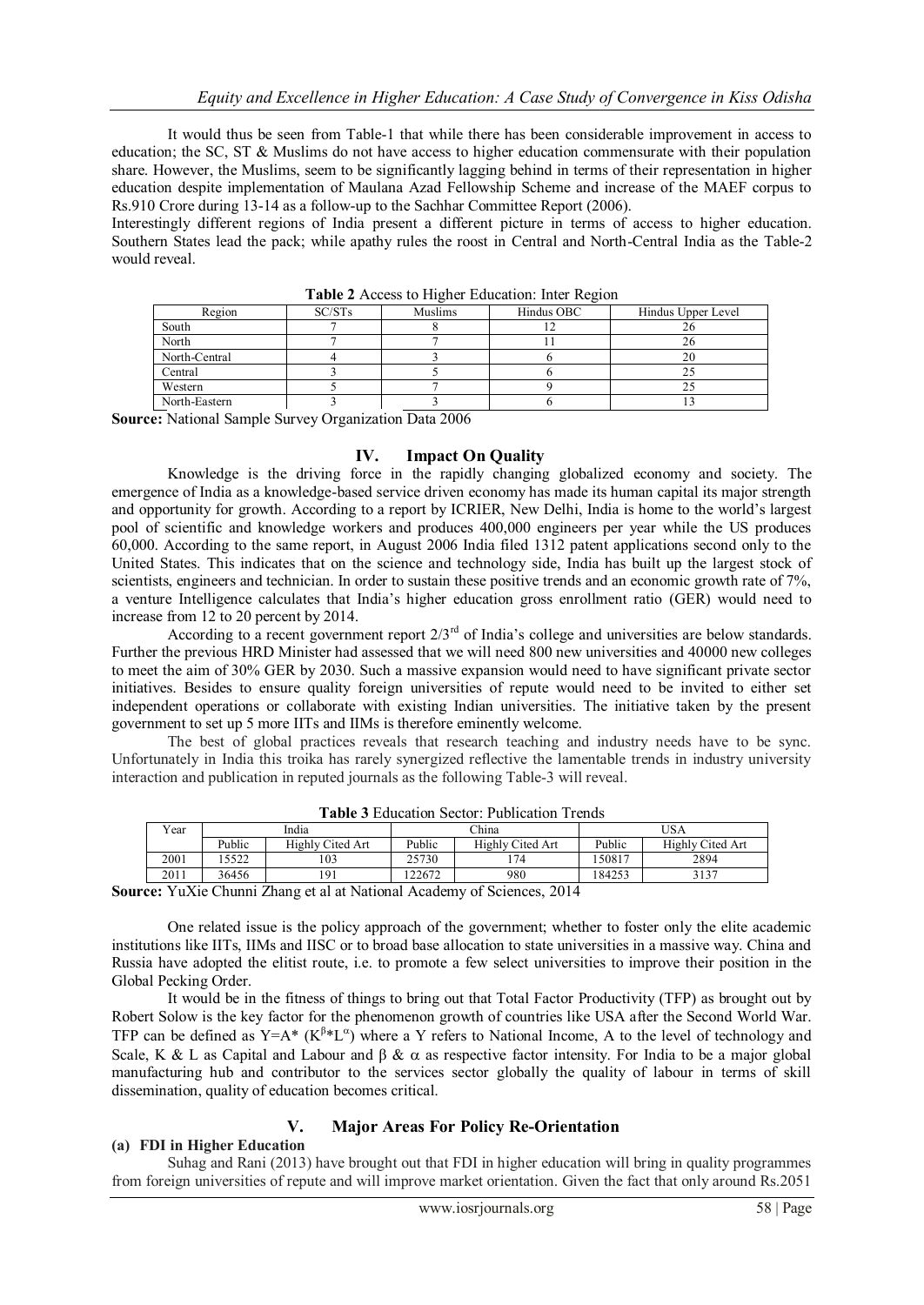crores came of India since 2001 as FDI with 75% from Mauritius to Manipal University, there is a need to encourage inflow of FDI and setting up viable Joint Venture enterprises & MoU with these companies. The position of FDI inflow over the years is shown as Figure-1.





**Source:** RTI reply obtained by The Telegraph from the department of industrial policy and promotion (DIPP), a wing of the Union Commerce Ministey-April-Aug-11

#### **(b) Public Private Partnership (PPP)**

Sectors like telecom, airports, national highways and power have witnessed significant progress through Public Private Partnership models and have brought in significant FDI inflow into the country. During the  $12<sup>th</sup>$  plan an investment of one trillion dollar is proposed through a PPP route within the ratio of 50:50. While economic infrastructure is very high on government agenda the social infrastructure like education which is a vital complement to overall economic growth has been given a short shrift.

It would be worthwhile to draw experience of other countries like Sweden, Germany, Singapore & China where the PPP model has worked wonders. The key success factors have been agreement on shared objectives from the beginning of the partnership and political will for participation of the private sector, transparency and accountability within the PPP. Sweden has regarded higher education as a "merit good" and has a long tradition of substantial public spending. It has substantive relationship with the private sector which includes sharing of roles, responsibility, risks and rewards. In Germany, public commitment to take most risks has encouraged many small private enterprises to participate in the PPP model. Such models have important lessons for India.

#### **(c) Regulatory Mechanism**

The Yashpal Committee and Knowledge Commission have strongly recommended for establishment of an autonomous overarching National Commission for Higher Education and Research for prescribing standards of academic quality and defining policies for advancement of knowledge in higher educational institutions. Besides accreditation in higher education should be done through an Independent regulatory authority.

There is a near unanimity in view that existing regulatory control by UGC, created under Act of 1956 is not lending itself to quality improvement flexibility in charging fees, offering reasonable remuneration to teachers & finalization of curriculum of either public or private universities. UGC"s primordial concern is with central and elite universities like DU, JNU etc. This has to be abdicated in favour of a regulatory mechanism which is academically less asphyxiating. Arvind Panagariya (2012) makes a powerful plea against such frustrating control mechanism of UGC and recommends privatization to bring quality improvement.

In this context is must be mentioned that there is a dissonance in the approach of the UGC and Knowledge Commission under Mr. Pitroda. While the UGC is pitching for greater inclusivity and improving GER in small places which name less than the national average, the Knowledge Commission is aiming at exclusivity, augmenting framework for encouraging private players and foreign collaboration and maximal cost recovery through tuition fees. An independent regulatory body with the thrust to improve research and collaboration should be seriously looked at.

#### **(d) Allocation**

It may be recalled that Dr. Kothari (1964) had recommended that the government should spend atleast 6% of its Gross Domestic Product on education. However in over 45 years we have been able to achieve around half its target. The Knowledge Commission under Sam Pitroda (2009) additionally recommended an increase of atleast 1.5% of GDP for higher education. It would, therefore, useful to look at the comparative position shown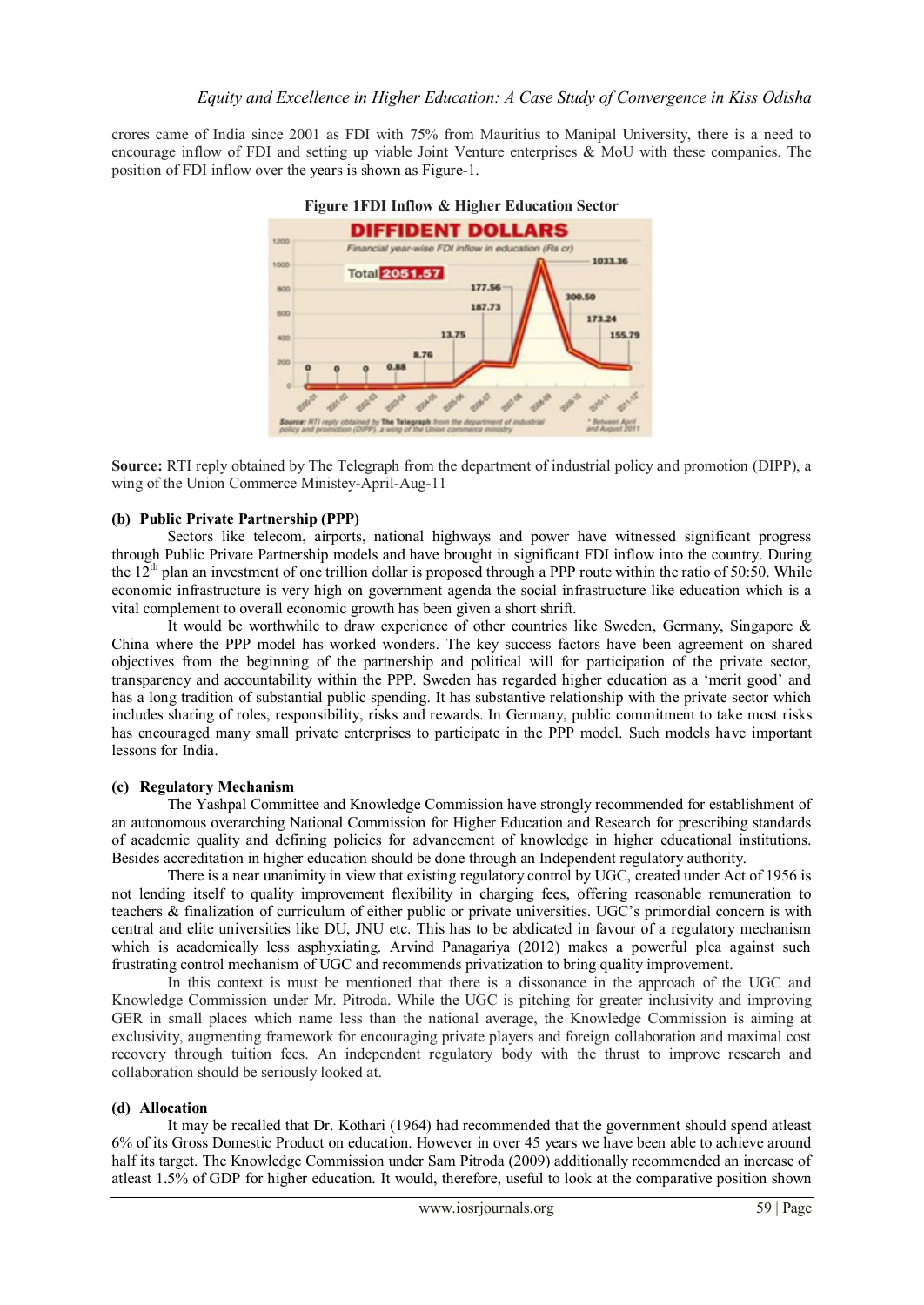in Table-5 in respect of allocation by developed countries and BRIC countries and the success they have achieved in terms of HDI, GER & MSY.

Colclough and Lewin (1993) in a seminal study have worked out a methodology for calculating investment requirement to finance universal primary education in India. Their study shows that around 3.1% of GDP needs to be allocated to universalize primary education as against around 1.5% earmarked by government.

| <b>Table + OLIX, TIDT &amp; Ludeation Lapenditure as 70 OF ODT</b> |            |       |            |                        |                                   |
|--------------------------------------------------------------------|------------|-------|------------|------------------------|-----------------------------------|
| Country                                                            | <b>GNI</b> | HDI   | <b>GER</b> | Mean Year of Schooling | Education Expenditure as % of GDP |
| <b>USA</b>                                                         | 52308      | 0.914 | 95%        | 12.6                   | 5.6                               |
| UK.                                                                | 35002      | 0.892 | 61%        | 12.3                   | 5.6                               |
| Germany                                                            | 43409      | 0.91  | 57%        | 12.9                   | 5.1                               |
| Japan                                                              | 36747      | 0.89  | 60%        | 11.3                   | 5.6                               |
| France                                                             | 36629      | 0.88  | 51%        | 11.1                   | 3.8                               |
| Russia                                                             | 22617      | 0.778 | 75%        | 11.7                   | 5.9                               |
| Korea                                                              | 30345      | 0.89  | 100%       | 11.8                   | 4.1                               |
| China                                                              | 4477       | 0.79  | 35%        | 7.5                    | 3.7                               |
| India                                                              | 5150       | 0.586 | 23%        | 4.4                    | 3.3                               |

**Table 4** GER, HDI & Education Expenditure as % of GDP

**Source:** Human Development Report 2014

#### **(e) Research and Development**

Research and higher education are complementary to each other. According to HDR 2014 the expenditure on R&D in the field of Science & Technology as a percentage of gross domestic product (GDP) was 0.8% in the year 2012-2013 in India. However developed countries like Korea (3.7%), Japan (3.4%), USA (2.9%) and Germany (2.8%) spend substantially higher amount compared to India. India"s higher education institutions are poorly connected to research centres and there is no synergy between research initiatives and industry requirement.

### **VI. Unique Experiment In Kiss Odisha Towards Convergences Between Equity and Excellence**

It would be interesting to study how a unique experiment in social inclusion through education of tribals in Kalinga Institute of Social Sciences (KISS) has fostered not only educational excellence but also extracurricular activities of the tribal students. Odisha has the largest number of tribes amongst all the states of India, constituting 24% of the total population of the state. Despite several initiatives of the Government of Odisha, the tribal population continues to be alienated from the mainstream society. The GER (Gross Enrolment Ratio) of STs in Higher Education in the State is 6% against as State"s GER of 16.1%. The position of STS in access to Higher Education in India and Odisha is at Table-5.

| <b>Table 5</b> Gross Enrolment Ratio of Tribals : All India & Odisha |                          |         |  |  |
|----------------------------------------------------------------------|--------------------------|---------|--|--|
|                                                                      | Percentage of Population | GER     |  |  |
| All India                                                            | $7\%$                    | $4.4\%$ |  |  |
| Odisha                                                               | 24%                      | 6%      |  |  |

**Source:** ASHE 2013 Annual Status of Higher Education of States and UTs in India November 2013 Deloitte

It would thus be seen that the scenario is quite dismal and the tribal belt has been the breeding ground for insurgency & communal violence. Realizing the problem behind the sluggish pace of transformation into mainstream society, Kalinga Institute of Social Sciences (KISS) was founded by Dr. Achyuta Samanta in the year 1993; with the philosophy that empowerment through education is the only way for concrete emancipation of the tribal population of the state. What started as a fledgling institute with only 125 tribal students in1993, KISS has grown in all dimensions to become World"s only institution providing free education from Kindergarten to Post-Graduation to around 20000 students.

There are nearly 4657 students having the benefit of higher education with almost 50:50 participation of boys and girls. Some of the significant academic achievements have been  $97%$  result in  $+2$ Science, Arts and Commerce & 100% result in Post-Graduation. Ganeswar Miniaka, a B.Com. Graduate student of Kalinga Institute of Social Sciences (KISS) clears CAT and received call from 6 IIMs. Joins IIM Tiruchirappalli, thirteen Post Graduate students of KISS have qualified for the Rajiv Gandhi National Fellowship for 2012- 13, four Students recruited by Odisha Grameen Bank, four Students recruited by Railway recruitment Board, twenty Four Students have